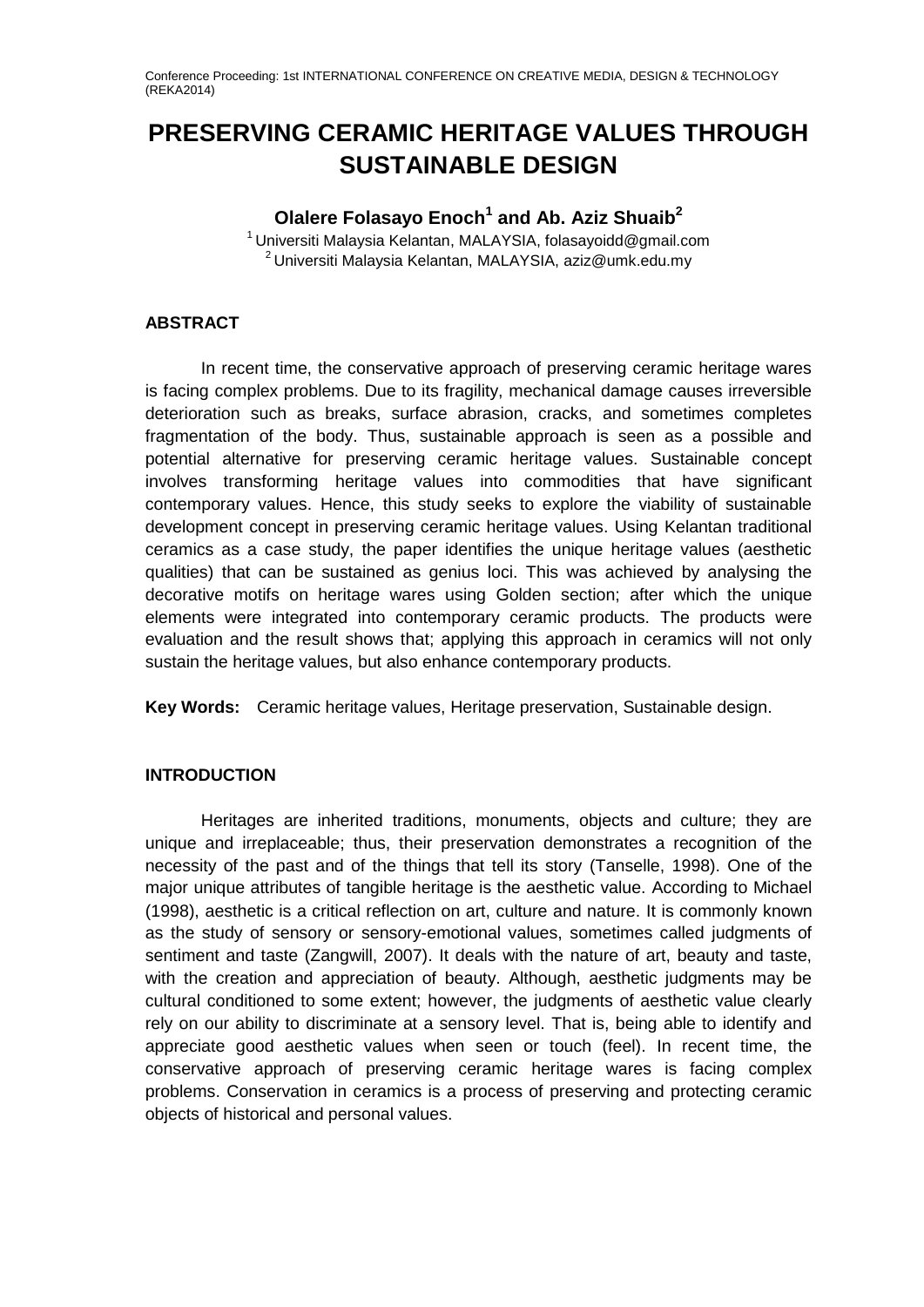Conservative approach is in two distinct areas; passive and active conservation. Passive conservation is a non-interventive type where objects are protected from decay by controlling the surrounding environment. However, it is the nature of all composite materials to eventually degrade into their basic constituents (Susan & Victoria, 2007). In the case of ceramics, degradation occurs as a result of material ageing, environmental actions, global and local pollution and climate change (Amoeda, Lira, & Pinheiro, 2012). Although chemical degradation in ceramic may be slow, but mechanical degradation are often rapid. Their fragility makes them very susceptible to mechanical shock which results in breaks and chip; thus, handling has been a major threat to ceramics museum environment (Susan & Victoria, 2007).

Active conservation involves intervening the damaged object using treatments that stabilized and stops the deterioration (Susan & Victoria, 2007). In some circumstances where ceramic wares are highly valued (probably due to artistic or religious merit); some form of repair and restoration of damaged objects may have developed. Although the precise time when repair to ceramic wares started is unknown; however, (Williams, 1988) recorded that the oldest repair by the British museum started around 7000BC.

The commonly used materials for repairing artefacts towards the early nineteenth century are starch paste, natural gums and resins, protein binder, bee waxes (Horie, 1987). However, many of these repair materials are only affective for short term and some even caused further damage to the object. Thus, today's conservators have an ethical principle of just minimizing the overall impact of damage and treatment. Due to the possibility of further damaging an object during any intervention, conservators carry out treatment only when deemed necessary (probably to prevent further damage). Hence, with this current trend and challenges facing conservative approach; sustainable approach is seen as a possible and potential alternative for preserving ceramic heritage values.

#### **FROM CONSERVATIVE TO SUSTAINABLE APPROACH**

Sustainable development is a widely used idea that has many different meanings; however, in broad terms, sustainable development concept is an attempt to combine growing concerns about a range of environmental issues with socio-economic issues (Hopwood, Mellor, & O'Brien, 2005). According to Smith & Rees, (1998), sustainable development meets the needs of the present without compromising the ability of the future generations to meet their own needs. It is a state in which all humans, now and in the future can live at a decent level of well-being within the limits of what nature can and continue to provide (Salama, 1995).

In a global context, heritage has become one of the key aspects for the enlargement of sustainable development concepts. Thus, heritage has been established to have a profound relationship with culture, economics, environment, and social aspects (Green lines Institute, 2013).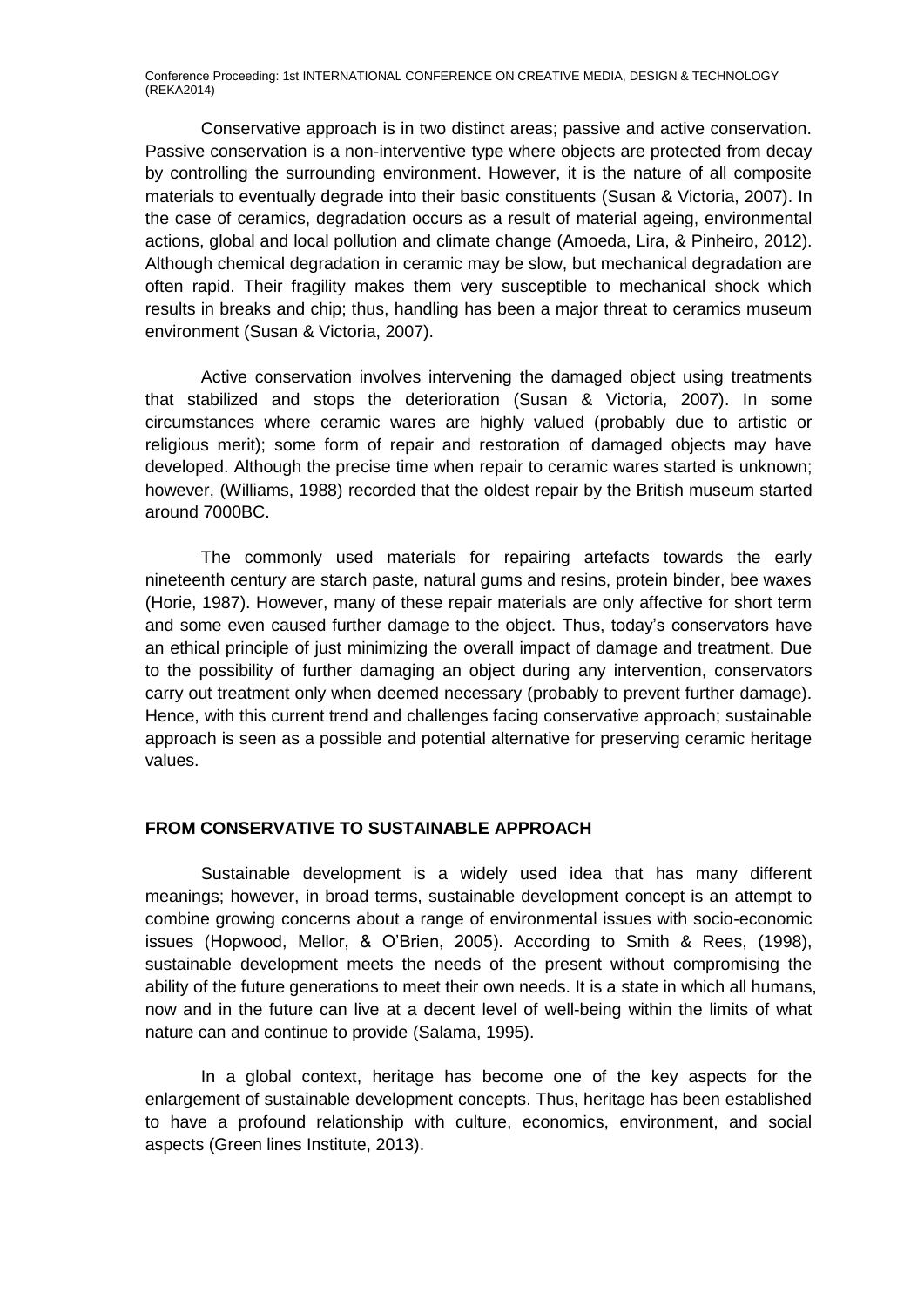The concept of sustainable development in heritage involves holistically meshing the knowledge of the new with the old in creating contemporary values that respects and preserves culture, environment and history of the society that produced them (Almatarneh, 2013; Rashid & Amat, 2008). It involves transforming heritage values into commodities that have significant contemporary values; this can be achieved by incorporating unique elements on heritage wares into contemporary products.

Although, the concept is still very new in ceramic heritage; however, in areas such as architecture and furniture design, heritage sustainability has been applied where elements of heritage values in traditional designs were integrated into contemporary designs (Almatarneh, 2013; Aziz & Olalere, 2013; Rashid & Amat, 2008). Thus, the research aimed to explore the potential of sustainable concept in enhancing and sustaining ceramic heritage values.

## **STUDY**

To verify and validate the potential of sustainable concept in enhancing and sustaining ceramic heritage values, a case study was performed using Kelantan heritage ceramics. The study includes three (3) stages; Identifying heritage values, product designing and heritage integration and product evaluation.

i. *Identifying heritage values*: At this stage, unique decorative motifs on Kelantan heritage wares were analyzed and identified using PhiMatrix™ software (Fig. 1).



Figure 1: Traditional motifs on Kelantan heritage ceramics

PhiMatrix<sup>TM</sup> is a design and analysis software application that unveils the beauty, harmony and balance of nature's proportion in a design or artwork ("PhiMatrix<sup>™</sup> Overview," n.d.). It applies Phi proportion (Phi: 1); where Phi is a rational number (1.618…) derived by using Eq. 1. The Phi relationship, also known as Golden ratio/section and divine proportion, are found throughout life and nature.

Phi (
$$
\Phi
$$
) = 1 +  $\sqrt{5}$  = 1.618.... (Irrational number)  
2

$$
(\mathbf{1})
$$

ii. *Product Designing and Heritage Integration*: Two (2) handle-free ceramic mugs were designed using Solidworks software (Fig. 2a). The heritage motifs identified were then applied as surface decoration on the products (Fig. 2b).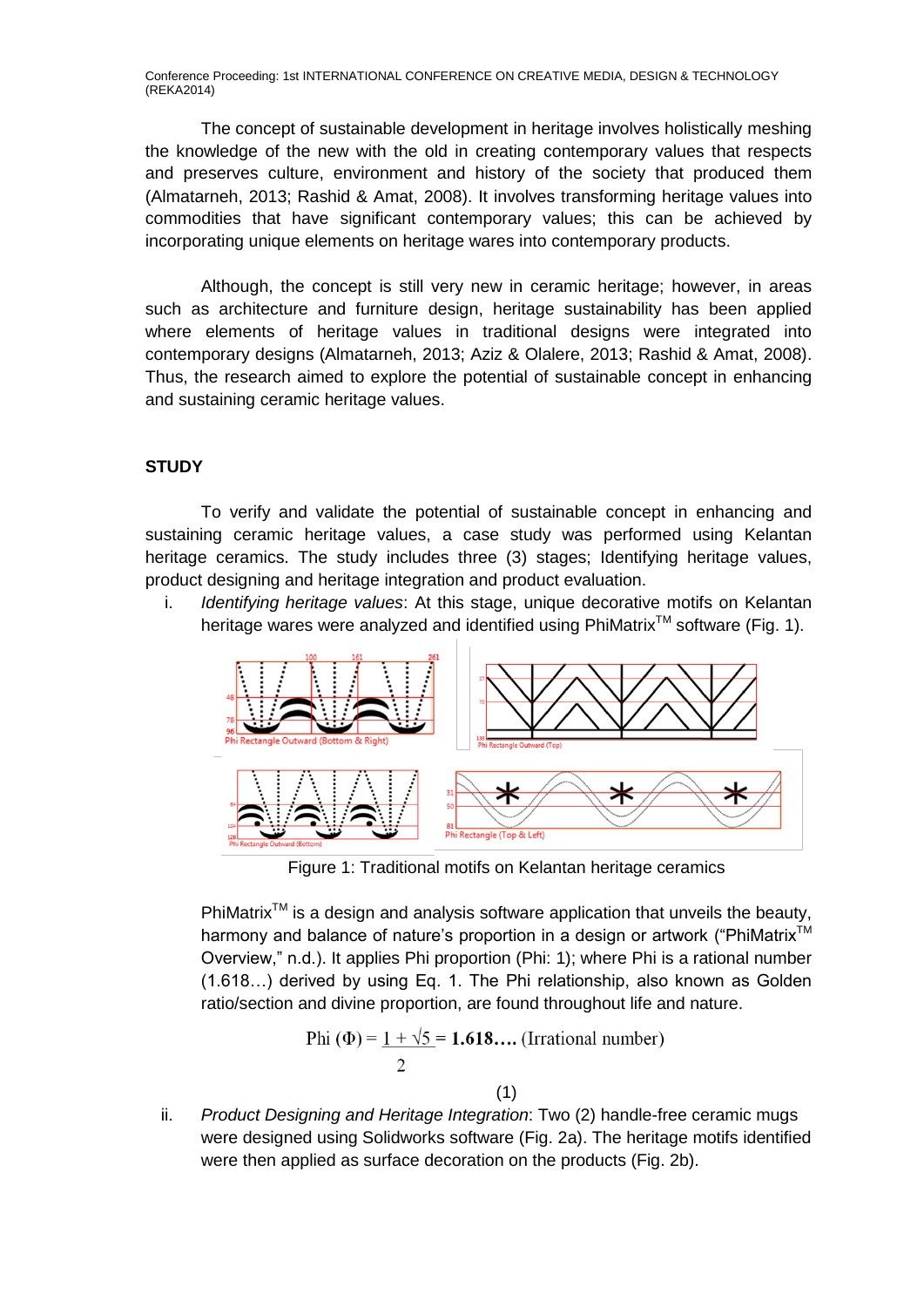

Figure 2a: Handle-free mugs Figure 2b: Mugs with heritage

motifs

iii. *Product Evaluation*: the designs were evaluated at this stage to identify the influence of heritage motifs on aesthetic experience. This was achieved through a survey; the design with motif on the surface and design without motif were placed side-by-side (Fig. 3). Respondents were asked to select design they found most appealing. 104 people participated, from which 16% are in Art and design profession. 64% of the respondents are age ranging between 25 and 35 years old while 21% are between 36 and 55 years old.



Figure 3: Product 2 & 3

*Result:* Out of the total 104 respondents, more than half of the respondents (62% for Product 2A and 76% for Product 3B) selected the designs with heritage motif (Product 2B) as most appealing (Table 1 & 2).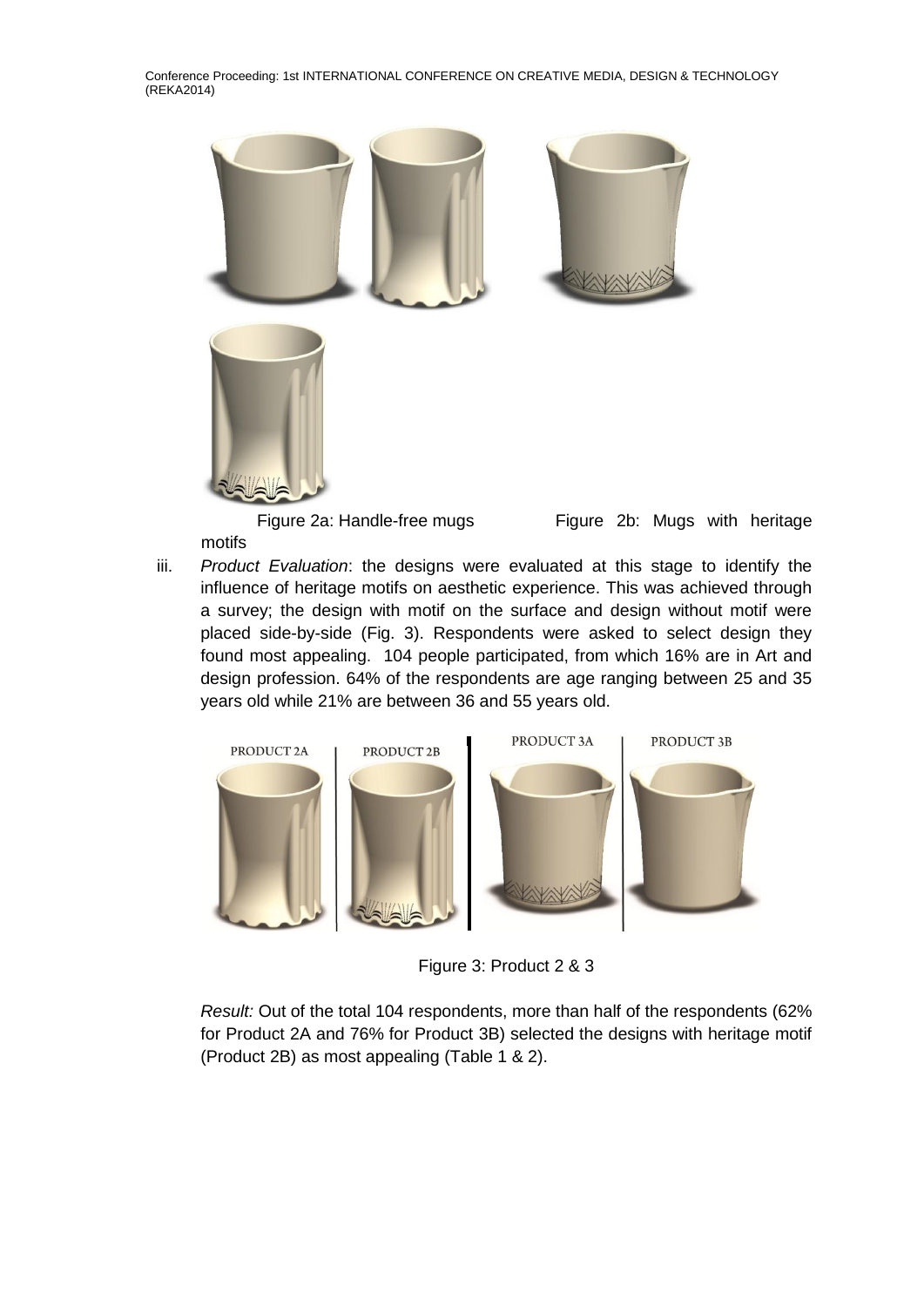| Answer      | <b>Bar</b> | <b>Response</b> | %   |
|-------------|------------|-----------------|-----|
| PRODUCT 2A  |            | 17              | 16% |
| PRODUCT 2B  |            | 64              | 62% |
| <b>NONE</b> |            | 23              | 22% |
| Total       |            | 104             |     |

#### Table 1: Analysis of the responses for Product 2

#### Table 2: Analysis of the responses for Product 3

| Answer      | <b>Bar</b> | Response | $\%$ |
|-------------|------------|----------|------|
| PRODUCT 3A  |            | 79       | 76%  |
| PRODUCT 3B  |            |          | 3%   |
| <b>NONE</b> |            | 22       | 21%  |
| Total       |            | 104      |      |

## **DISCUSSION AND CONCLUSION**

The result from the study shows that the integration of motifs on ceramic products has a positive influence on the product aesthetic experience. The presence of aesthetic values (motif) on product influenced how users perceive and appreciate product. Although, aesthetic judgments may be cultural conditioned to some extent; however, the judgments of aesthetic value clearly rely on our ability to discriminate at a sensory level. That is, being able to identify and appreciate good aesthetic values when seen or touch (feel). Therefore, since the two products were evaluated based on one sense (sight), further study will develop the physical ceramic products and re-evaluate based on sight and touch senses. This will give room for comparison and validation of findings.

## **REFERENCES**

- Almatarneh, R. T. (2013). Sustainability lessons learnt from traditional architecture: a case study of the old city of As-Salt, Jordan. *IOSR Journal Of Environmental Science, Toxicology And Food Technology (IOSR-JESTFT)*, *5*(3), 100–109. Retrieved from www.Iosrjournals.Org
- Amoeda, R., Lira, S., & Pinheiro, C. (2012). Heritage. In *Proceedings of the 3rd international Conference on Heritage and Sustainable Development* (1st ed.). Green lines Institute for Sustainable Development.
- Aziz, A. S., & Olalere, F. E. (2013). Integrating the Malay traditional design elements into contemporary design: An approach towards sustainable innovation. *ICIMTR2013. Procedia - Social and Behavioral Sciences. Elsevier Ltd*.